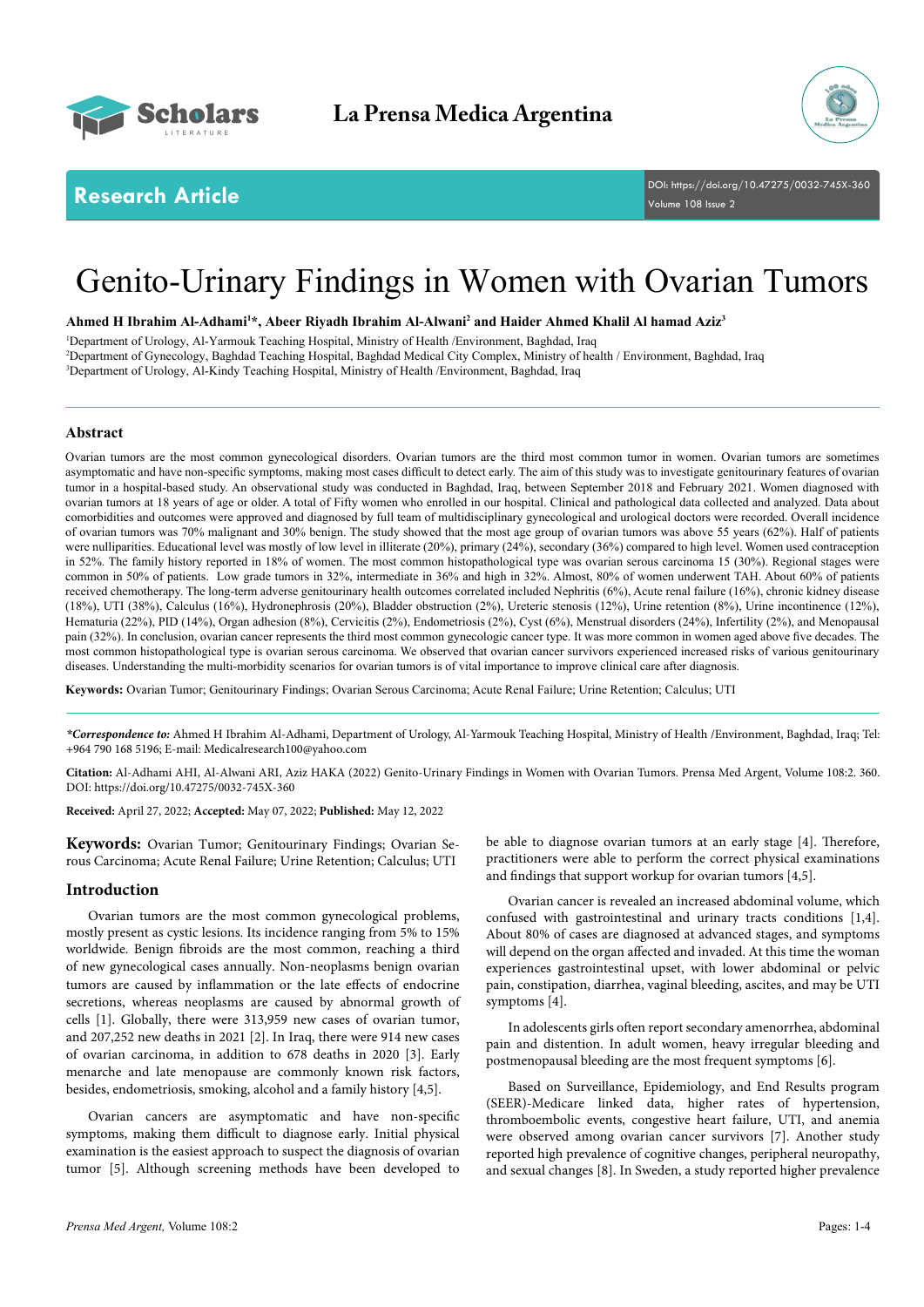

of several self-reported urinary tract and pelvic symptoms [9]. Also, genitourinary complications during treatment are well-known among ovarian cancer patients [9,10].

# **Methods**

# **Study Design and Setting**

An observational study was conducted in Baghdad, Iraq, between September 2018 and February 2021.

## **Participants**

Women diagnosed with ovarian tumors at 18 years of age or older. A total of Fifty women who enrolled in our hospital. Ovarian tumors was classified according to the International Classification of Diseases for Oncology, version 3 (ICD-O-3 code: C56.9), after followed the 2014 WHO classification guidelines to categorize the histopathology types [11-13].

# **Data Collection**

Clinical and pathological data collected and analyzed. History was taken for every case including age, marital status, pregnancy history, parity, contraceptive history, and family history. Histopathology and staging of disease plus other properties was recorded from file of each woman. Data about comorbidities and outcomes were approved and diagnosed by full team of multidisciplinary gynecological and urological doctors, including Nephritis; Acute renal failure; Chronic kidney disease; UTI; Calculus; Hydronephrosis; Bladder obstruction; Ureteric stenosis

Urine retention; Urine incontinence; Hematuria; PID; Organ adhesion; Cervicitis; Endometriosis

Cyst; Menstrual disorders; Infertility and Menopausal pain were recorded.

### **Statistical Analysis**

Study data were collected and processed using statistical analysis was performed using SPSS v24 (IBM Inc., Chicago, IL, USA). Descriptive statistics consist of numbers, and percentages were measured. Mean, median, range, min, max, and SD for categorical data calculated. A twosided *P* value of less than 0.05 was considered statistically significant.

# **Results**

Overall incidence of ovarian tumors was 70% malignant and 30% benign (Table 1).

The study showed that the most age group of ovarian tumors was above 55 years (62%). Women lived in urban areas were (52%), whereas those lived in rural were (48%). Half of patients were nulliparities. Educational level was mostly of low level in illiterate (20%), primary (24%), secondary (36%) compared to high level in university (10%) and postgraduate (10%). High percentage of women were not married (18, 36%) in compares with married women 16 (32%). Women used contraception in 52%. Whom housewives 58% in comparison with employer women 42%. The family history reported in 18% of women (Table 2).

|  |  |  |  |  | <b>Table 1:</b> The overall incidence. |
|--|--|--|--|--|----------------------------------------|
|--|--|--|--|--|----------------------------------------|

|                | No. | %  |
|----------------|-----|----|
| Malignant      |     | 70 |
| Benign fibroid |     | 30 |
| Total          | 50  |    |

| Table 2: The socio-demographic variables. |  |
|-------------------------------------------|--|
|                                           |  |

|                        |                | No.            | $\frac{0}{0}$ |
|------------------------|----------------|----------------|---------------|
| Age (years)            | $<$ 55         | 19             | 38            |
|                        | $\geq 55$      | 31             | 62            |
| Residency              | Rural          | 24             | 48            |
|                        | Urban          | 26             | 52            |
| Pregnancy History      | Nulliparous    | 25             | 50            |
|                        | $1 - 5$        | 12             | 24            |
|                        | >5             | 13             | 26            |
| <b>Education Level</b> | Illiterate     | 10             | 20            |
|                        | Primary        | 12             | 24            |
|                        | Secondary      | 18             | 36            |
|                        | University     | 5              | 10            |
|                        | Postgraduate   | 5              | 10            |
| <b>Marital Statues</b> | Single         | 18             | 36            |
|                        | Married        | 16             | 32            |
|                        | Divorce        | 9              | 18            |
|                        | Widow          | $\overline{7}$ | 14            |
| Contraception          | Yes            | 26             | 52            |
|                        | N <sub>o</sub> | 24             | 48            |
| Occupation             | Employee       | 21             | 42            |
|                        | House wife     | 29             | 58            |
| Family History         | Positive       | 9              | 18            |
|                        | Negative       | 41             | 82            |

The most common histopathological type was ovarian serous carcinoma 15 (30%), and a presence of other types in different proportions. Regional stages were common in 50% of patients. Low grade tumors in 32%, intermediate in 36% and high in 32%. Almost, 80% of women underwent TAH. About 60% of patients received chemotherapy (Table 3).

| Table 3: Ovarian tumors baseline characteristics. |  |
|---------------------------------------------------|--|
|---------------------------------------------------|--|

|                |                  | No.            | $\frac{0}{0}$  |
|----------------|------------------|----------------|----------------|
| Histopathology | Serous           | 15             | 30             |
|                | Mucinous         | $\overline{7}$ | 14             |
|                | Clear cell       | 3              | 6              |
|                | Sarcoma          | 3              | 6              |
|                | Teratoma         | $\overline{c}$ | $\overline{4}$ |
|                | Undifferentiated | 5              | 10             |
|                | Fibroids         | 15             | 30             |
| Stage          | Localized        | 15             | 30             |
|                | Regional         | 25             | 50             |
|                | Distant          | 10             | 20             |
|                | Low              | 16             | 32             |
| Grade          | Intermediate     | 18             | 36             |
|                | High             | 16             | 32             |
|                | <b>TAH-BSO</b>   | 40             | 80             |
| Surgery        | Limited          | 10             | 20             |
|                | Yes              | 30             | 60             |
| Chemotherapy   | No               | 20             | 40             |

Genitourinary findings of ovarian tumors were reported in different proportions (Table 4).

# **Discussion**

Ovarian cancer is one of the most common gynecologic cancer types and is the third type after uterine and cervical cancers. These percentages were obtained due to improved ovarian cancer diagnosis, mainly sonography [14]. This result is similar to the results in other studies in Egypt and Jordan [15,16]. Other obtained data showed that ovarian cancer was most common in women aged above 55 years,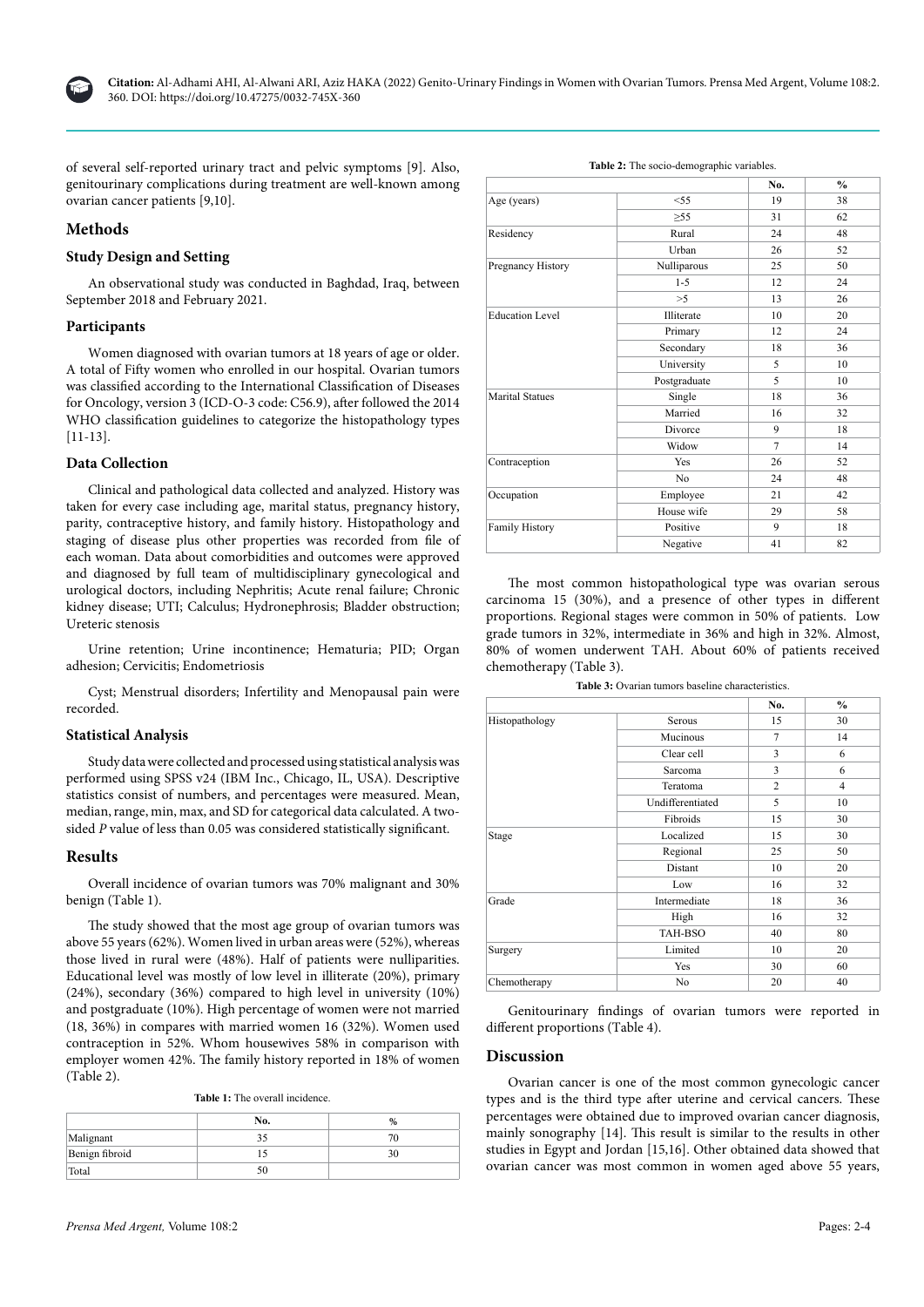

|  | Table 4: Genitourinary findings among ovarian tumors. |
|--|-------------------------------------------------------|
|  |                                                       |

|                |                            | No.          | $\frac{0}{0}$  |
|----------------|----------------------------|--------------|----------------|
| Urinary system | Nephritis                  | 3            | 6              |
|                | Acute renal failure        | 8            | 16             |
|                | Chronic kidney disease     | 9            | 18             |
|                | UTI                        | 19           | 38             |
|                | Calculus                   | 8            | 16             |
|                | Hydronephrosis             | 10           | 20             |
|                | <b>Bladder</b> obstruction | $\mathbf{1}$ | $\overline{2}$ |
|                | Ureteric stenosis          | 6            | 12             |
|                | Urine retention            | 4            | 8              |
|                | Urine incontinence         | 6            | 12             |
|                | Hematuria                  | 11           | 22             |
| Genital system | PID                        | 7            | 14             |
|                | Organ adhesion             | 4            | 8              |
|                | Cervicitis                 | $\mathbf{1}$ | $\overline{c}$ |
|                | Endometriosis              | 1            | $\overline{c}$ |
|                | Cyst                       | 3            | 6              |
|                | Menstrual disorders        | 12           | 24             |
|                | Infertility                | 1            | 2              |
|                | Menopausal pain            | 16           | 32             |

this result is the same in other countries, such as Egypt, Iran, Canada, Japan, Brazil and the USA [15,17, and 18].

In the year 2007, the Middle East Cancer Consortium (MECC) evaluated the incidence of ovarian cancer in its four member countries, namely Egypt, Cyprus, Jordan, and USA and compared it to the incidence in the USA based on the SEER data base. This study revealed that in Cypriots and US SEER data, most patients with ovarian cancer were in the age group from 50 to 69, while in Egypt and Jordan, most patients were below the age of 50 years [17]. Ovarian cancer distribution by age in Saudi Arabia in 2008 was 32% in patients aged 45-59 years, 31% in patients aged 60-74 years, and 3.7% in patients aged 0-14 years [19], while in the United Kingdom it was 70.6% in women aged 75-79 years [20].

In Iran, the rates of female reproductive cancers were significantly higher among residents of cities than villages [21], while here, there was no difference.

It has been estimated that ovarian cancer is familial hereditary in about 5-10% of cases. The most important risk factor of ovarian cancer is the presence of this disease in first-degree relatives (mother, daughter, sister). The risk increases considerably with significant family history, meaning two first-degree relatives with ovarian cancer [22].

The most common histopathological type was serous type. As in the Middle East consortium study, serous carcinomas predominated, ranging between 27.2% and 49.9%, followed by adenocarcinomas in Jordanians (28.7%) and Egyptians (27.2%). The proportion of mucinous carcinomas among Egyptians was 16.1% and among Jordanians 11.7%, whereas the percentages were low in Cypriot registries (ranging from 6 to 8.7% [16]), Australia (3.4%), and Japan (5.4%) [23]. In a Turkish study, 69% of ovarian cancers were epithelial stromal tumors, 9% were sex-cord stromal tumors, 5% germ cell tumors, and 15% were metastatic [24]. In Iran, serous adenocarcinoma (57.6%) was the most common pathology found in patients with epithelial ovarian cancer [25].

The largest percentage of our patients presented in an advance stages. Similar results, with 78% of stage III or IV cases, have also been reported [19]. Another study found that stages III and IV accounted for only 56.2% of their cases [18]. Most of the patients in Egypt (84.3%) presented with advanced stage III and IV, whereas only 15.7% of patients presented with stage I and II [25]. While in England, the percentage of stage III was 31.1% and stage IV was 18.1% whereas stage I was noted in 30.6% and stage II in 5% of cases [20].

Complications of ovarian cancer can include its spread to other organs, progressive function loss of various organs, ascites, and intestinal obstructions [26].

In this hospital-based study, we documented that ovarian tumor had an increased risk of several genitourinary diseases. The long-term adverse genitourinary health outcomes correlated included

Nephritis (6%), Acute renal failure (16%), chronic kidney disease (18%), UTI (38%), Calculus (16%), Hydronephrosis (20%), Bladder obstruction (2%), Ureteric stenosis (12%), Urine retention (8%), Urine incontinence (12%), Hematuria (22%), PID (14%), Organ adhesion (8%), Cervicitis (2%), Endometriosis (2%), Cyst (6%), Menstrual disorders (24%), Infertility (2%), and Menopausal pain (32%). Increased risks of urinary system disorders among ovarian cancer patients were associated with cancer treatment, advanced stage, serous histology, age at cancer diagnosis, and higher baseline comorbidity [14].

According to a SEER patterns of care report, the percentage of ovarian cancer patients who received chemotherapy was 64% for stage I or II and 80% for stage III or IV [27]. In our study, the percentage of receiving chemotherapy was similar (60%).

An increased risk of urinary system disorders in high stage disease is likely due to advances in the treatment. A SEER Medicare study including 5,087 ovarian cancer survivors  $\geq$  66 years reported higher incidence of renal disease 3- and 12-months after cancer diagnosis compared with cancer-free women [7].

A systematic review, including data from 31 publications, reported that gynecologic cancer survivors had a higher prevalence of pelvic floor disorders (which include urinary incontinence, fecal incontinence, and pelvic organ prolapse) [28].

Women who were >50 years of age had completed menopause, after which there is less hormonal and metabolic activity associated with the female reproductive organs, and they were not at risk of certain genital organ disorders, such as menstrual disorders and infertility [29]. Women who had hysterectomy or oophorectomy would not be at risk of genital organ disorders, such as endometriosis, menstrual disorders, menopausal disorders, and ovarian cyst [14].

According to the National Comprehensive Cancer Network (NCCN) guidelines for ovarian cancer patients, follow-up is recommended every 2 to 4 months during the first two years, every 3 to 6 months during the following three years after cancer treatment and once per year after 3 years [30]. Therefore, ovarian cancer survivors may be more likely to be diagnosed earlier with their adverse health outcomes compared with women from the general population. However, the frequency of clinic visits likely decreases over time, and the follow-up period of >5 years after cancer diagnosis should be less affected by increased surveillance [14].

# **Conclusion**

Ovarian cancer represents the third most common gynecologic cancer type. It was more common in women aged above five decades. The most common histopathological type is ovarian serous carcinoma. We observed that ovarian cancer survivors experienced increased risks